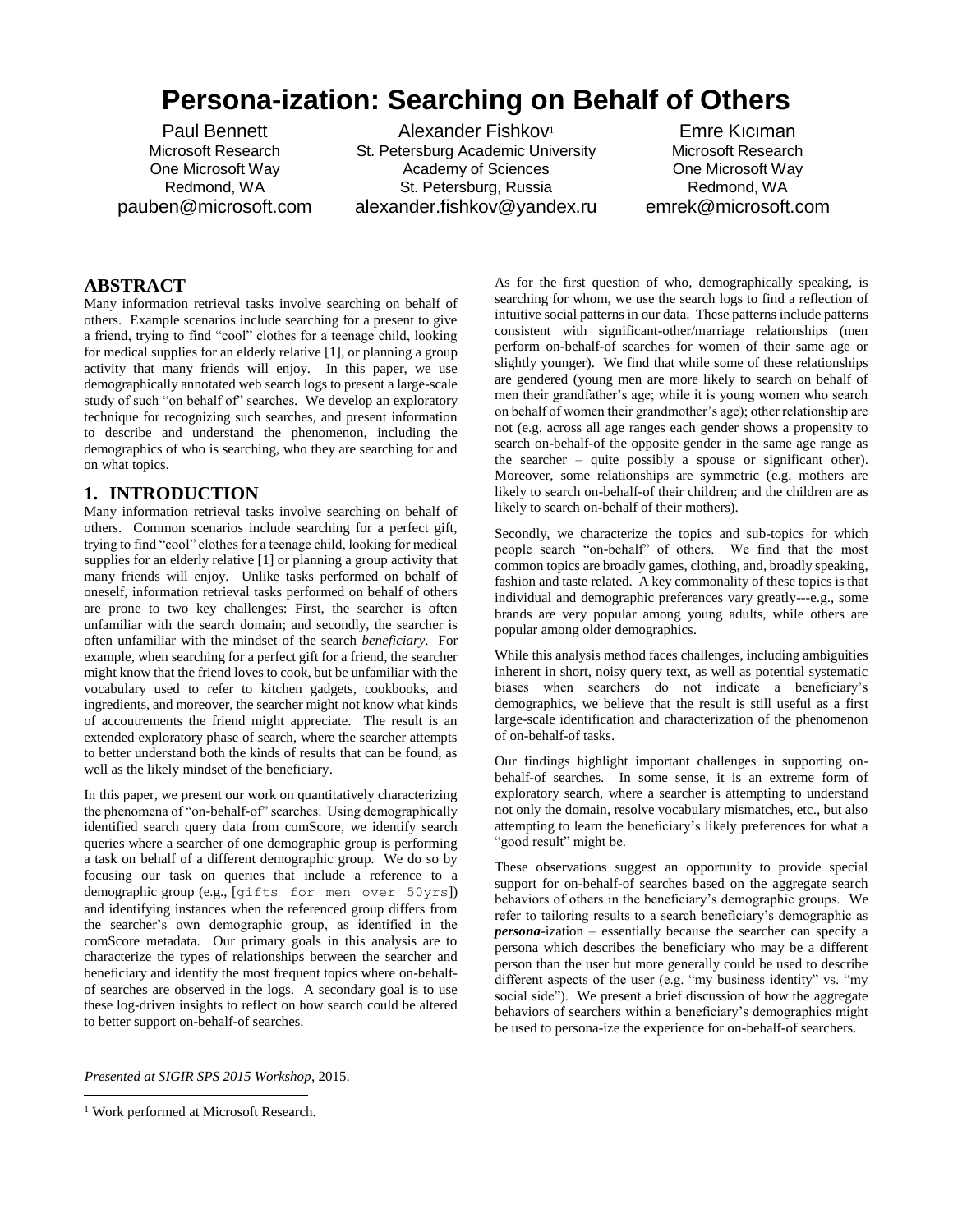## **2. RELATED WORK**

Previously, Becker *et al.* [\[1\]](#page-5-0) studied and reported on the frequency and type of "on-behalf-of" searches in a public library setting in the United States. In particular they report that 63% of users (48.6 million people) use computers in public libraries to seek information or perform a task on behalf of others. Surveys and interviews revealed that this covers a broad range of tasks: from finding and buying car parts for friends to ordering medical supplies for elderly relatives. In the context of public libraries, the searchers tend to be from economically disadvantaged groups that may have limited alternative access points and can search on behalf of others in their community. Furthermore, there was a prevalence for searchers to be younger than the beneficiaries of the information/tasks – indicating that familiarity with technology may play a role. While search within a public library setting on behalf of others is important, we wish to determine what evidence exists to support that users search on behalf of others more generally. Research in the area of collaborative information seeking highlights challenges of explicit or implicit collaboration among two or more people, including through collaborative filtering and recommender systems [\[8\].](#page-5-1) While sharing many challenges, including mediation and mitigation of variances in intents and expertise, on-behalf-of search tasks differ in that the beneficiary of a search may not be a party to the search task.

A variety of work has studied both extracting profiles for personalization as well as how to tailor search results given such profiles. A sampling of such work includes extracting short- and long-term topical profiles [\[7\]\[5\]](#page-5-2)[\[12\]\[10\]](#page-5-3)[\[14\],](#page-5-4) using weighted termvectors based on long-term desktop activities [\[13\],](#page-5-5) leveraging a user's location [\[2\],](#page-5-6) and using the user's previous queries and clicks [\[4\]\[3\]](#page-5-7)[\[11\].](#page-5-8) However, personalization makes the assumption that the user is searching for themselves with their own preferences in mind. In the setting of persona-ization, this fundamental assumption is challenged, and the need is highlighted for methods that either infer the persona (e.g. from the query) or perform a tailored search where the user is given the option of specifying the persona (e.g. query  $=$  [video games] where persona  $=$  "8 year old boy who loves Minecraft and Peggle").

A distinct but related area of research is separating a log from a shared device into streams associated with the distinct users in a house. For example White *et al.* [\[15\]](#page-5-9) attempt to separate search activity on shared devices and Luo *et al.* [\[9\]](#page-5-10) seek to differentiate user-viewing of television programs in a household. These studies may be useful in identifying the correct persona to use for tailoring search and recommendation, but in those studies, the user actively using the device is still consuming for themselves. In our setting, we target cases where the user is actively searching on behalf of someone else.

In particular, in contrast to previous work, our focus is on using large-scale search logs to analyze the type and frequency of onbehalf-of search. Furthermore, we provide motivational evidence and a description of one approach to persona-ization that leverages an interface where a user can explicitly specify a persona to conduct a search based on a different user's demographics.

#### **3. SEARCH ON BEHALF OF OTHERS**

Informally, a *search on behalf of others* is when a person is attempting to gather information to help satisfy a need or perceived need of someone other than themselves. For clarity, let us define the *searcher* as the person issuing the queries to the search engine, and the *beneficiary* as the person on whose behalf the searcher is searching.

Gift giving, purchasing or planning on behalf of another (including personal assistants), seeking medical information for another, and planning group activities are all example scenarios where an individual must search for information that will ultimately be used to satisfy someone else's needs or desires. For the searcher, there are many potential challenges when searching for another. For example, the searcher might not have full information about their target person's needs or desires. The searcher might not fully understand the given topic or domain, and may not even know the necessary vocabulary.

Our characterization of on-behalf-of demographics relies on identifying queries that specify a persona, extracting the topic of the task, identifying the demographics of the searchers from user information sources and extracting the demographics of the beneficiaries from the queries.

#### <span id="page-1-1"></span>**3.1 Identifying Queries Specifying a Persona**

In this section, we describe a simple way to identify queries that explicitly specify a persona. We use a sample of one month of Bing query logs from May 2013. To reduce linguistic variation due to language and geography, we use only queries from the English US market. From these logs, we extract queries that contain one of the phrases "for women", "for men", "for boys", or "for girls" and then remove any query whose primary topic is identified as adult, pornography, or romance related. We consider the remainder to be queries that specify a persona. These contain such queries as [birthday party ideas for boys in their teens] and [math games for girls]. Overall, we find the frequency of such explicitly-specified queries to be 0.10% of all queries. Note that this is likely an underestimate of the number of both searches that have a persona in mind as well as searches on behalf since it requires matches to a fairly strict phrasing. Search interfaces that enable directly entering and leveraging a userspecified persona, likely would see a greater frequency of use. Nonetheless, given the large number of matches to even this strict phrasing, we focus on analyzing this subset as an initial foray into this domain.

|               | Relative % of          |
|---------------|------------------------|
| <b>Topics</b> | <b>Persona Queries</b> |
| games         | 22.00%                 |
| shoes         | 10.07%                 |
| hairstyles    | 6.42%                  |
| tattoos       | 4.48%                  |
| dresses       | 3.74%                  |
| clothing      | 2.60%                  |
| shirts        | 2.41%                  |
| names         | 2.14%                  |
| sandals       | 2.00%                  |
| watches       | 1.96%                  |
| boots         | 1.95%                  |
| gifts         | 1.83%                  |
| haircuts      | 1.66%                  |
| clothes       | 1.53%                  |
| ideas         | 1.50%                  |
| pants         | 1.44%                  |
| swimsuits     | 1.44%                  |
| hats          | 1.25%                  |
| shorts        | 1.20%                  |
| suits         | 1.18%                  |

#### <span id="page-1-0"></span>**Table 1: Top 20 queries that frequently contain gender/age targets**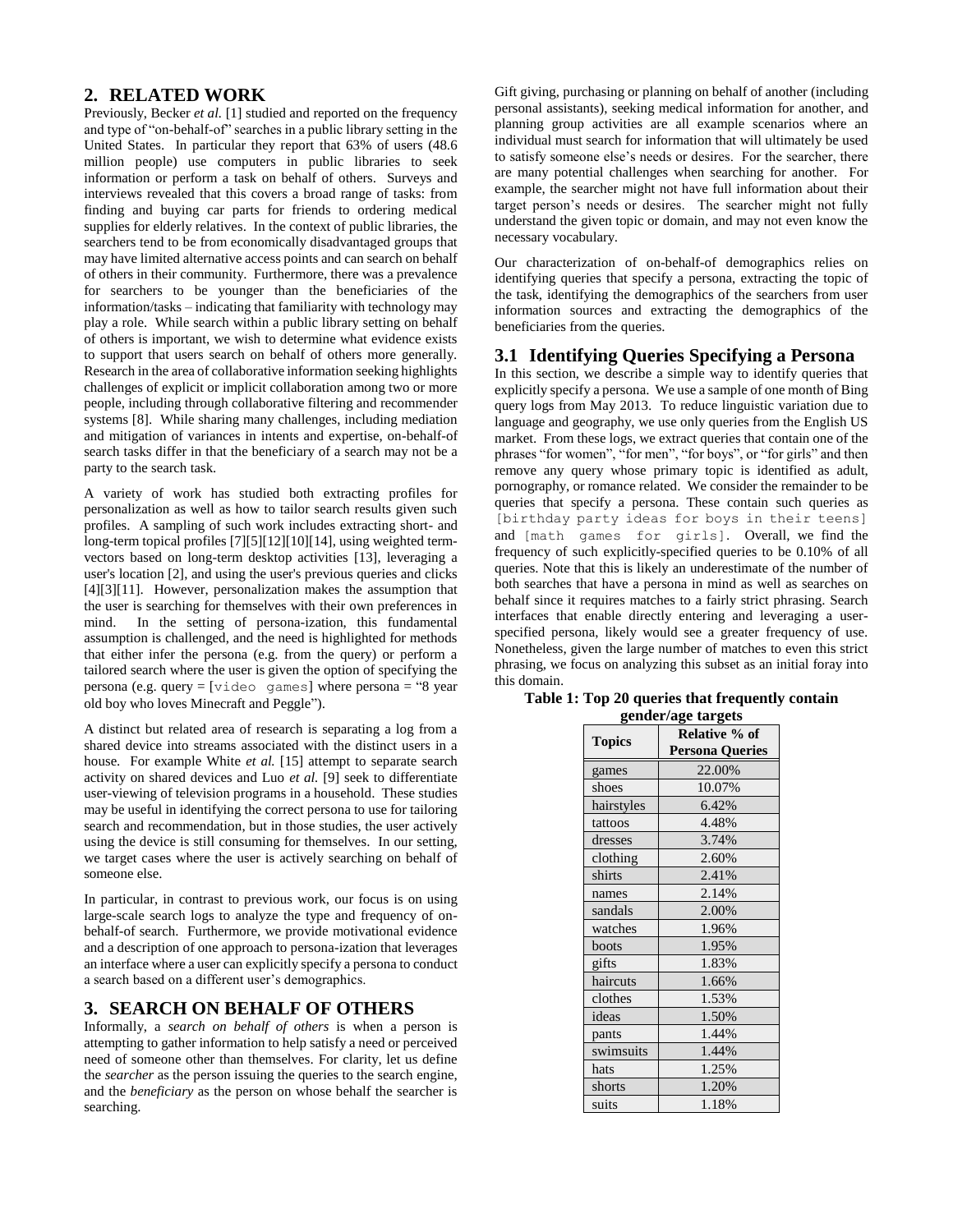In later sections, we will use demographics data to identify whether the persona-specified does or does not match the searcher. However, here we seek to answer the question: what topics searchers are looking for when they explicitly specify a persona?

[Table 1](#page-1-0) shows the top topics that frequently contain a persona specification. We identify topic by simply extracting the word that precedes the persona specifier (the phrases used above like "for men"). A more general future direction is not only more robustly identifying persona specifications but identifying and normalizing for topic in a more general fashion. Using this simple identification of topic, we find that the most common topics are broadly games, clothing, and, broadly speaking, fashion and taste related. A key commonality of such topics is that individual and demographic preferences vary greatly within these domains---e.g., some brands are very popular among young adults, while others are popular among older demographics. Presumably searchers believe that by explicitly specifying the demographics of the beneficiary, they are more likely to receive appropriately tailored search results.

#### **3.2 Data and Searcher Demographics**

To separate searches where the persona refers to the searcher versus a beneficiary other than the searcher, we require both the searcher's demographics and the beneficiary's demographics. To this end, we use search logs available from the internet analytics company comScore (comScore.com) with a paid subscription. We use comScore data gathered during January to February 2014 in the English-speaking segment of the US market.

Households opt-in to provide traces of their online activities, including searches at major search engines. Additionally, each person has a unique person identifier that should be used to sign-in before a user in the household uses a particular device for search. ComScore intentionally tries to construct an overall sample that is representative in the target market [\[6\]](#page-5-11) across all major search providers. Users provide individual demographic data associated with the person identifier. This information provides us with both queries and demographic information about the searcher. Individuals are aware, of course, of comScore's data collection and are compensated in exchange.

#### **3.3 Beneficiary Demographics**

When searching for others, people often embed specific demographic attributes in their query formulations. Knowing the demographic attributes of the searcher, we can recognize when they are searching for another by looking for demographic attributes that do not match their own. For example:

- [shoes] vs. [shoes for women]
- [workouts] vs. [workouts for men over 50]

To infer demographic information about the beneficiary of a query, we extract the gender and age from query text.

In order to accomplish this, we use a small set of rules similar to those in Sectio[n 3.1.](#page-1-1) However, we broaden the set for gender to not necessarily require the leading word "for" as well as include several other gendered expressions, e.g. ("dad", "mother"). For age, we similarly recognize a small number of patterns denoting age (e.g. "NUMBER yo", "over NUMBER", etc.). Challenges are primarily due to recognizing and filtering ambiguous uses of numbers when they are not age-related, ("shoes for women under 20" often refers to the price of the shoe, not the age; "dresses for women under 100" refers to weight or price). Although our patterns recognize cases where a trailing word disambiguates (e.g. we recognized that "shoes for women over 20 dollars" is a price). Again more general

query parsing to extract age and gender is an interesting area for future study. We focus on a narrow set that can be extracted relatively confidently.

If both the age and gender of the beneficiary can be extracted from the query, we assume the beneficiary is the same as the searcher if they have a non-empty intersection (e.g. a 54 year-old man searching for [workouts for men over 50] is assumed to be searching for himself). If we cannot accurately extract both age and gender from the query, then we assume the searcher is searching for themselves to take a conservative analysis point with respect to the phenomenon of on-behalf-of searches. Extending the dataset under consideration (e.g., through session-level or tasklevel identification of beneficiary demographics; or through other inference methods) remains future work.

# **4. CHARACTERIZING ON BEHALF OF SEARCHES**

To better understand on-behalf-of searches, we wish to characterize the relationship between searchers and beneficiaries as well as understand case studies of breakdowns on some of the most common topics of on-behalf-of searches that were discussed in Section [3.1.](#page-1-1) 

## <span id="page-2-1"></span>**4.1 Demographics of "on behalf of searches"**

[Table 2](#page-2-0) an[d Table 3](#page-3-0) show who is searching for whom. The gender and age of the searcher are shown on the x-axis, and for [Table 3,](#page-3-0) the gender and age of the beneficiary, extracted from the query, are shown on the y-axis. Fo[r Table 2,](#page-2-0) the first column is the percentage relative to any persona-specified query that is issued by that demographic (i.e. the column sums to 100%). The remaining cells are the breakdown within the searcher demographic (i.e. the second and third percentage in a row sums to 100%).

We see that when users specify a persona, they most commonly specify a persona that does not match their own demographics – with nearly all searcher demographics searching on-behalf-of others more than half of the time, with males searching for others more frequently across comparable ages, as compared to females.

|          |        |           | % Persona-<br>Specified | <b>Self</b> | <b>Others</b> |
|----------|--------|-----------|-------------------------|-------------|---------------|
|          |        | 18-20     | 8.27%                   | 36%         | 64%           |
|          |        | $21 - 24$ | 9.34%                   | 6%          | 94%           |
|          |        | 25-34     | 10.07%                  | 31%         | 69%           |
|          |        | 35-44     | 8.08%                   | 30%         | 70%           |
|          | Female | 45-49     | 3.40%                   | 39%         | 61%           |
|          |        | 50-54     | 2.94%                   | 20%         | 80%           |
|          |        | 55-64     | 3.44%                   | 53%         | 47%           |
| Searcher |        | $65+$     | 1.54%                   | 24%         | 76%           |
|          |        |           |                         |             |               |
|          |        | 18-20     | 8.54%                   | 11%         | 89%           |
|          |        | 21-24     | 12.76%                  | 9%          | 91%           |
|          |        | 25-34     | 13.33%                  | 7%          | 93%           |
|          | Male   | 35-44     | 6.63%                   | 22%         | 78%           |
|          |        | 45-49     | 3.27%                   | 8%          | 92%           |
|          |        | 50-54     | 2.81%                   | 15%         | 85%           |
|          |        | 55-64     | 3.42%                   | 10%         | 90%           |
|          |        | $65+$     | 2.17%                   | 2%          | 98%           |

<span id="page-2-0"></span>

| Table 2: Percentage of all queries specifying a  |
|--------------------------------------------------|
| persona by searcher demographic and              |
| breakdown into self-search and on-behalf search. |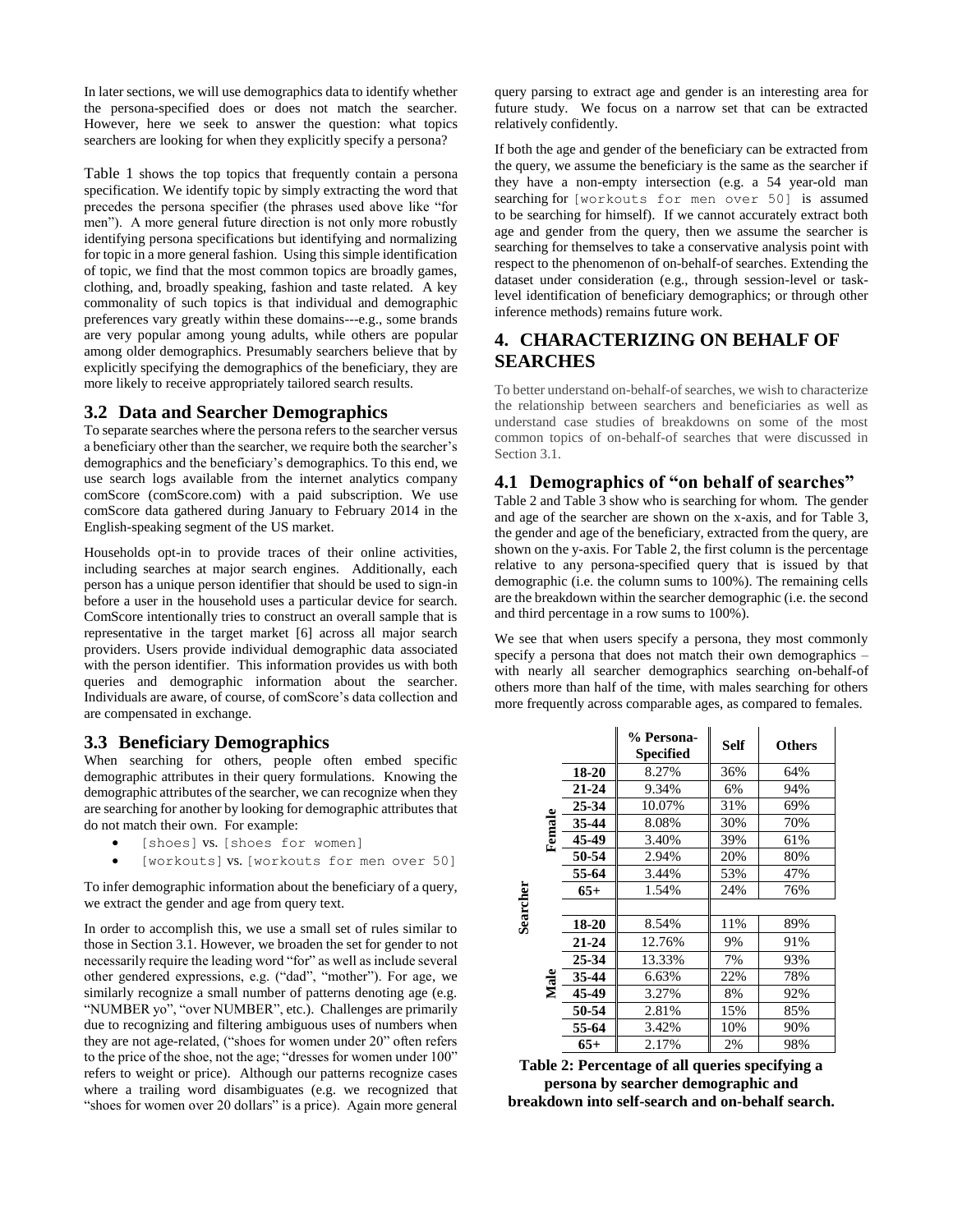**Beneficiary**

|        | Female    |       |                         |             |           |                                 |       |         |       |  |       | <b>Male</b>             |                         |           |                             |          |                            |       |           |        |  |  |
|--------|-----------|-------|-------------------------|-------------|-----------|---------------------------------|-------|---------|-------|--|-------|-------------------------|-------------------------|-----------|-----------------------------|----------|----------------------------|-------|-----------|--------|--|--|
|        |           | 18-20 | $-24$<br>$\overline{a}$ | $-34$<br>25 | र्न<br>35 | $\frac{6}{7}$<br><b>In</b><br>₩ | 50-54 | ई<br>55 | $65+$ |  | 18-20 | $-24$<br>$\overline{a}$ | $-34$<br><b>In</b><br>Ñ | र्न<br>35 | $\frac{6}{7}$<br>$\ddot{4}$ | -54<br>೯ | $\mathcal{L}$<br>ιñ<br>uni | $65+$ |           |        |  |  |
|        | 18-20     | 36%   | 2%                      | 9%          | 5%        | 7%                              | 6%    | 5%      | 0%    |  | 10%   | 5%                      | 4%                      | 2%        | 1%                          | 4%       | 3%                         | 1%    | 18-20     |        |  |  |
| Female | $21 - 24$ | 15%   | 6%                      | 10%         | 8%        | 22%                             | 1%    | 14%     | 5%    |  | 6%    | 3%                      | 1%                      | 5%        | 0%                          | 0%       | 3%                         | 1%    | $21 - 24$ |        |  |  |
|        | 25-34     | 5%    | 4%                      | 31%         | 11%       | 4%                              | 12%   | 9%      | 4%    |  | 2%    | 1%                      | 4%                      | 1%        | 2%                          | 2%       | 4%                         | 4%    | 25-34     | Female |  |  |
|        | 35-44     | 10%   | 3%                      | 3%          | 30%       | 13%                             | 0%    | 5%      | 7%    |  | 4%    | 0%                      | 1%                      | 9%        | 6%                          | 3%       | 4%                         | 1%    | 35-44     |        |  |  |
|        | 45-49     | 3%    | 0%                      | 1%          | 13%       | 39%                             | 9%    | 9%      | 0%    |  | 12%   | 0%                      | 0%                      | 4%        | 4%                          | 2%       | 3%                         | 2%    | 45-49     |        |  |  |
|        | 50-54     | 2%    | 0%                      | 27%         | 3%        | 4%                              | 20%   | 28%     | 3%    |  | 2%    | 0%                      | 0%                      | 0%        | 4%                          | $1\%$    | 2%                         | 3%    | 50-54     |        |  |  |
|        | 55-64     | $1\%$ | 0%                      | 3%          | 3%        | 2%                              | 10%   | 53%     | 17%   |  | 0%    | 0%                      | 1%                      | 1%        | 0%                          | 3%       | 6%                         | 1%    | 55-64     |        |  |  |
|        | $65+$     | 0%    | 0%                      | 0%          | 2%        | 8%                              | 24%   | 35%     | 24%   |  | 0%    | 0%                      | 0%                      | 1%        | 0%                          | 0%       | 2%                         | 2%    | $65+$     |        |  |  |
|        |           |       |                         |             |           |                                 |       |         |       |  |       |                         |                         |           |                             |          |                            |       |           |        |  |  |
|        | 18-20     | 34%   | 4%                      | 4%          | 9%        | 7%                              | 8%    | 3%      | 1%    |  | 11%   | 0%                      | 4%                      | 5%        | 6%                          | 0%       | 2%                         | 1%    | 18-20     |        |  |  |
|        | 21-24     | 26%   | 4%                      | 4%          | 7%        | 3%                              | 6%    | 5%      | 2%    |  | 9%    | 9%                      | 4%                      | 4%        | 2%                          | 0%       | 15%                        | 0%    | 21-24     |        |  |  |
|        | 25-34     | 19%   | 5%                      | 9%          | 9%        | 9%                              | 5%    | 11%     | 5%    |  | 8%    | 1%                      | 7%                      | 4%        | $1\%$                       | 3%       | 4%                         | 1%    | 25-34     |        |  |  |
|        | 35-44     | 17%   | 1%                      | 0%          | 14%       | 8%                              | 2%    | 10%     | 8%    |  | 2%    | 0%                      | 7%                      | 22%       | 8%                          | 0%       | 1%                         | 1%    | 35-44     | Male   |  |  |
| Male   | 45-49     | 16%   | 1%                      | 6%          | 16%       | 20%                             | 1%    | 4%      | 12%   |  | 0%    | 0%                      | 0%                      | 8%        | 8%                          | 5%       | 0%                         | 5%    | 45-49     |        |  |  |
|        | 50-54     | 16%   | 1%                      | 12%         | 7%        | 22%                             | 7%    | 11%     | 0%    |  | 2%    | 1%                      | 0%                      | 0%        | 2%                          | 15%      | 3%                         | 1%    | 50-54     |        |  |  |
|        | 55-64     | 15%   | 0%                      | 6%          | 14%       | 13%                             | 8%    | 21%     | 6%    |  | 1%    | 2%                      | 0%                      | 0%        | 0%                          | 3%       | 10%                        | 1%    | 55-64     |        |  |  |
|        | $65+$     | 4%    | 0%                      | 2%          | 10%       | 14%                             | 4%    | 14%     | 32%   |  | 3%    | 0%                      | 1%                      | 1%        | 3%                          | 10%      | 1%                         | 2%    | $65+$     |        |  |  |

<span id="page-3-0"></span>**Table 3: Demographics of beneficiary for specified persona in query relative to searcher's demographics**

## **Beneficiary**

|        |       |       |                         |       | Female        |               |       |              |       | <b>Male</b> |                         |             |               |               |       |             |       |           |        |
|--------|-------|-------|-------------------------|-------|---------------|---------------|-------|--------------|-------|-------------|-------------------------|-------------|---------------|---------------|-------|-------------|-------|-----------|--------|
|        |       | 18-20 | $-24$<br>$\overline{a}$ | 25-34 | $5 - 44$<br>ಣ | $5 - 49$<br>₩ | 50-54 | 5-64<br>uni. | $65+$ | 18-20       | $-24$<br>$\overline{a}$ | $5-34$<br>Ñ | $5 - 44$<br>m | $5 - 49$<br>₩ | 50-54 | 5-64<br>uni | $65+$ |           |        |
|        | 18-20 | 73%   | 4%                      | 0%    | 0%            | 0%            | 0%    | 5%           | 0%    | 18%         | 0%                      | 0%          | 0%            | 0%            | 0%    | 0%          | 0%    | 18-20     |        |
|        | 21-24 | 52%   | 0%                      | 0%    | 0%            | 16%           | 0%    | 30%          | 0%    | 2%          | 0%                      | 0%          | 0%            | 0%            | 0%    | 0%          | 0%    | $21 - 24$ |        |
|        | 25-34 | 13%   | 0%                      | 52%   | 0%            | 0%            | 9%    | 0%           | 17%   | 0%          | 9%                      | 0%          | 0%            | 0%            | 0%    | 0%          | 0%    | 25-34     |        |
| Female | 35-44 | 0%    | 0%                      | 0%    | 0%            | 20%           | 0%    | 12%          | 0%    | 68%         | 0%                      | 0%          | 0%            | 0%            | 0%    | 0%          | 0%    | 35-44     | Female |
|        | 45-49 | 0%    | 0%                      | 0%    | 22%           | 42%           | 0%    | 32%          | 0%    | 4%          | 0%                      | 0%          | 0%            | 0%            | 0%    | 0%          | 0%    | 45-49     |        |
|        | 50-54 | 2%    | 0%                      | 79%   | 1%            | 5%            | 5%    | 8%           | 0%    | 0%          | 0%                      | 0%          | 0%            | 0%            | 0%    | 0%          | 0%    | 50-54     |        |
|        | 55-64 | 0%    | 0%                      | 0%    | 12%           | 0%            | 0%    | 62%          | 26%   | 0%          | 0%                      | 0%          | 0%            | 0%            | 0%    | 0%          | 0%    | 55-64     |        |
|        | $65+$ | 0%    | 0%                      | 0%    | 0%            | 0%            | 0%    | 18%          | 82%   | 0%          | 0%                      | 0%          | 0%            | 0%            | 0%    | 0%          | 0%    | $65+$     |        |
|        |       |       |                         |       |               |               |       |              |       |             |                         |             |               |               |       |             |       |           |        |
|        | 18-20 | 24%   | 0%                      | 20%   | 0%            | 0%            | 0%    | 0%           | 0%    | 13%         | 0%                      | 0%          | 2%            | 17%           | 0%    | 24%         | 0%    | 18-20     |        |
|        | 21-24 | 8%    | 0%                      | 20%   | 0%            | 13%           | 0%    | 0%           | 0%    | 9%          | 0%                      | 0%          | 5%            | 42%           | 0%    | 2%          | 0%    | $21 - 24$ |        |
|        | 25-34 | 4%    | 0%                      | 0%    | 20%           | 52%           | 0%    | 0%           | 0%    | 18%         | 0%                      | 0%          | 0%            | 6%            | 0%    | 0%          | 0%    | 25-34     |        |
| Male   | 35-44 | 0%    | 0%                      | 0%    | 42%           | 0%            | 0%    | 15%          | 0%    | 0%          | 0%                      | 0%          | $8\%$         | 0%            | 0%    | 34%         | 0%    | 35-44     | Male   |
|        | 45-49 | 0%    | 0%                      | 10%   | 0%            | 46%           | 0%    | 0%           | 44%   | 0%          | 0%                      | 0%          | 0%            | 0%            | 0%    | 0%          | 0%    | 45-49     |        |
|        | 50-54 |       |                         |       |               |               |       |              |       |             |                         |             |               |               |       |             |       | 50-54     |        |
|        | 55-64 | 0%    | 0%                      | 0%    | 0%            | 0%            | 3%    | 0%           | 0%    | 0%          | 0%                      | 0%          | 0%            | 0%            | 0%    | 97%         | 0%    | 55-64     |        |
|        | $65+$ | 0%    | 0%                      | 0%    | 0%            | 0%            | 0%    | 0%           | 100%  | 0%          | 0%                      | 0%          | 0%            | 0%            | 0%    | 0%          | 0%    | $65+$     |        |

<span id="page-3-1"></span>**Table 4: In "clothes" category, demographics of beneficiary relative to searcher's demographics**

**Searcher**

**Searcher**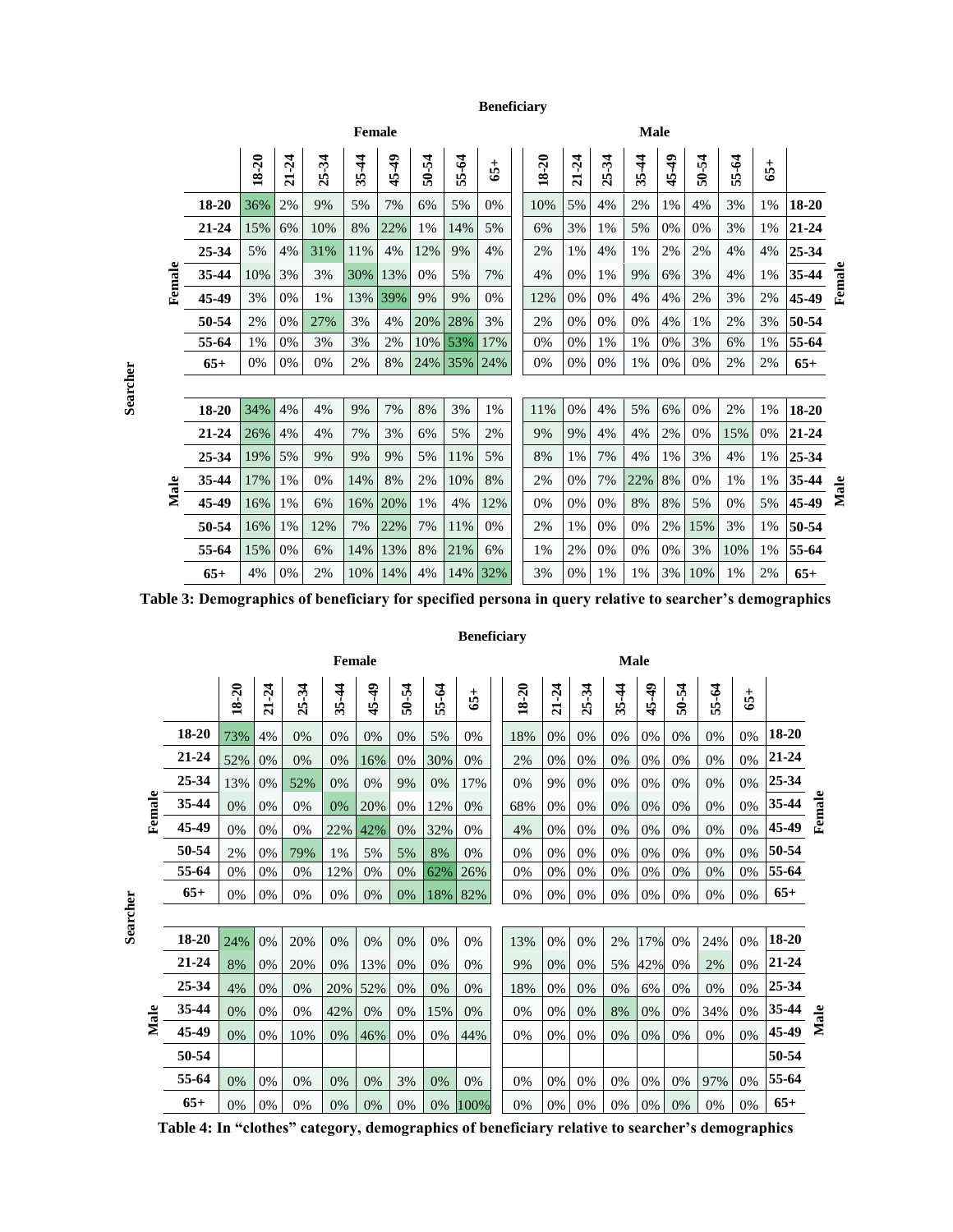From the detailed breakdown i[n Table 3,](#page-3-0) we see several patterns of searches reflecting intuitive relationships among demographic groups:

- People likely searching on-behalf-of their children (e.g. 27% of persona-specified queries for women ages 50-54 have a beneficiary of women ages 25-34). E.g., [christmas gifts for a 25 year old woman]
- People likely searching on-behalf-of their parents and grandparents (e.g. 15% of persona-specified queries for men ages 21-24 have a beneficiary of men ages 55-64; 5% of persona-specified queries for women ages 21-24 have a beneficiary of women age 65+). E.g., [present for grandma 60 years]
- People searching on-behalf-of their spouses/significant others: note the significant diagonal in the *opposite*  gender from the searcher in the same age category. E.g., [birthday gifts 30 year old female]

# **4.2 Demographics and Topics of "on behalf of searches"**

We can also consider certain topical slices. [Table 4](#page-3-1) presents a similar table to [Table 3,](#page-3-0) but restricted to queries that mention clothes. Note that some cells are missing here due to sparsity given the sample size.

Looking at the relationship between demographics and topics, we see that many of the symmetric relationships we identified in Section [4.1](#page-2-1) seem to lose their symmetry. For example, while mothers look for clothes on behalf of their children, their children do not necessarily search for clothes on behalf of their parents.

## **5. DISCUSSION**

## **5.1 Using Self-Searches to Aid On-Behalf-Of Searches**

In [Table 5,](#page-4-0) we can see how style- and brand-popularity varies significantly across gender and age groups. Only a small number of keywords (Jordan and Nike) are popular across most age groups and both genders. Some (for example, Vans, Converse) are popular only among a single demographic. Other observations include that at all comparable ages, a larger proportion of males'

|               | Female<br>$65+$<br>$\mathbf{\dot{a}}$<br>$\overline{20}$<br>25<br>$\boldsymbol{34}$<br>35<br>$\frac{4}{5}$<br>$\ddot{ }$<br>$\overline{5}$<br>54<br>$\overline{z}$<br>$\overline{24}$<br>55<br>$\mathfrak{A}$<br>$\frac{4}{5}$<br>3%<br>2%<br>4%<br>4%<br>3%<br>3%<br>2%<br>4%<br>3%<br>2%<br>2%<br>3%<br>2%<br>2%<br>2%<br>1% |     |     |     |     |     |     |     |  |                                        | Male                              |                         |                     |                             |       |                       |       |  |  |  |  |
|---------------|--------------------------------------------------------------------------------------------------------------------------------------------------------------------------------------------------------------------------------------------------------------------------------------------------------------------------------|-----|-----|-----|-----|-----|-----|-----|--|----------------------------------------|-----------------------------------|-------------------------|---------------------|-----------------------------|-------|-----------------------|-------|--|--|--|--|
|               |                                                                                                                                                                                                                                                                                                                                |     |     |     |     |     |     |     |  | $\mathbf{\hat{s}}$<br>$\boldsymbol{z}$ | $\overline{24}$<br>$\overline{a}$ | $\boldsymbol{34}$<br>25 | 35<br>$\frac{4}{3}$ | $\ddot{ }$<br>$\frac{4}{5}$ | តិ ដឹ | 55.<br>$\mathfrak{A}$ | $65+$ |  |  |  |  |
| adidas        |                                                                                                                                                                                                                                                                                                                                |     |     |     |     |     |     |     |  | 6%                                     | 4%                                | 4%                      | 5%                  | 3%                          | 4%    | 2%                    | 2%    |  |  |  |  |
| <b>bakers</b> |                                                                                                                                                                                                                                                                                                                                |     |     |     |     |     |     |     |  | 1%                                     | 1%                                | 1%                      | 1%                  | 1%                          | 1%    | 1%                    | 1%    |  |  |  |  |
| basketball    | 5%                                                                                                                                                                                                                                                                                                                             | 5%  | 4%  | 7%  | 8%  | 4%  | 5%  | 3%  |  | 9%                                     | 11%                               | 8%                      | 10%                 | 10%                         | 7%    | 5%                    | 8%    |  |  |  |  |
| boat          | 2%                                                                                                                                                                                                                                                                                                                             | 2%  | 2%  | 2%  | 1%  | 2%  | 1%  | 2%  |  | 3%                                     | 3%                                | 4%                      | 1%                  | 2%                          | 3%    | 3%                    | 1%    |  |  |  |  |
| cheap         | 3%                                                                                                                                                                                                                                                                                                                             | 4%  | 5%  | 2%  | 3%  | 1%  | 1%  | 0%  |  | 2%                                     | 2%                                | 3%                      | 2%                  | 1%                          | 2%    | 1%                    | 1%    |  |  |  |  |
| converse      | 3%                                                                                                                                                                                                                                                                                                                             | 3%  | 3%  | 3%  | 2%  | 2%  | 1%  | 2%  |  | 2%                                     | 2%                                | 2%                      | 2%                  | 3%                          | 2%    | 1%                    | 1%    |  |  |  |  |
| dance         | 2%                                                                                                                                                                                                                                                                                                                             | 2%  | 2%  | 2%  | 2%  | 3%  | 4%  | 5%  |  | 1%                                     | 0%                                | 1%                      | 1%                  | 1%                          | 1%    | 1%                    | 5%    |  |  |  |  |
| dc            | 2%                                                                                                                                                                                                                                                                                                                             | 2%  | 2%  | 2%  | 2%  | 3%  | 1%  | 1%  |  | 2%                                     | 3%                                | 2%                      | 2%                  | 1%                          | 1%    | 1%                    | 0%    |  |  |  |  |
| dress         | 3%                                                                                                                                                                                                                                                                                                                             | 4%  | 3%  | 4%  | 4%  | 6%  | 8%  | 10% |  | 3%                                     | 3%                                | 4%                      | 5%                  | 6%                          | 5%    | 5%                    | 7%    |  |  |  |  |
| golf          | 0%                                                                                                                                                                                                                                                                                                                             | 0%  | 1%  | 1%  | 1%  | 1%  | 2%  | 6%  |  | 1%                                     | 1%                                | 3%                      | 3%                  | 3%                          | 6%    | 8%                    | 13%   |  |  |  |  |
| gucci         | 1%                                                                                                                                                                                                                                                                                                                             | 1%  | 1%  | 1%  | 1%  | 1%  | 1%  | 1%  |  | 2%                                     | 2%                                | 2%                      | 2%                  | 1%                          | 1%    | 0%                    | 0%    |  |  |  |  |
| heel          | 3%                                                                                                                                                                                                                                                                                                                             | 3%  | 5%  | 2%  | 2%  | 1%  | 2%  | 3%  |  | 0%                                     | 1%                                | 1%                      | 1%                  | 1%                          | 1%    | 1%                    | 1%    |  |  |  |  |
| james         | 2%                                                                                                                                                                                                                                                                                                                             | 2%  | 2%  | 2%  | 2%  | 1%  | 1%  | 0%  |  | 3%                                     | 3%                                | 2%                      | 3%                  | 3%                          | 1%    | 1%                    | 1%    |  |  |  |  |
| jordan        | 14%                                                                                                                                                                                                                                                                                                                            | 12% | 10% | 10% | 9%  | 8%  | 8%  | 4%  |  | 18%                                    | 15%                               | 14%                     | 11%                 | 7%                          | 8%    | 7%                    | 7%    |  |  |  |  |
| jordans       | 3%                                                                                                                                                                                                                                                                                                                             | 3%  | 2%  | 2%  | 2%  | 1%  | 1%  | 1%  |  | 3%                                     | 3%                                | 2%                      | 2%                  | 1%                          | 1%    | 1%                    | 1%    |  |  |  |  |
| mens          | 1%                                                                                                                                                                                                                                                                                                                             | 1%  | 2%  | 3%  | 2%  | 2%  | 2%  | 4%  |  | 2%                                     | 2%                                | 3%                      | 2%                  | 3%                          | 4%    | 6%                    | 5%    |  |  |  |  |
| nike          | 9%                                                                                                                                                                                                                                                                                                                             | 8%  | 7%  | 7%  | 6%  | 6%  | 4%  | 2%  |  | 10%                                    | 8%                                | 9%                      | 9%                  | 10%                         | 5%    | 4%                    | 5%    |  |  |  |  |
| payless       | 6%                                                                                                                                                                                                                                                                                                                             | 7%  | 10% | 10% | 14% | 19% | 17% | 15% |  | 2%                                     | 2%                                | 3%                      | 6%                  | 11%                         | 10%   | 9%                    | 8%    |  |  |  |  |
| room          | 3%                                                                                                                                                                                                                                                                                                                             | 3%  | 3%  | 4%  | 3%  | 3%  | 4%  | 4%  |  | 1%                                     | 1%                                | 1%                      | 2%                  | 2%                          | 4%    | 3%                    | 3%    |  |  |  |  |
| running       | 6%                                                                                                                                                                                                                                                                                                                             | 6%  | 6%  | 7%  | 9%  | 7%  | 5%  | 5%  |  | 7%                                     | 8%                                | 11%                     | 9%                  | 10%                         | 13%   | 17%                   | 11%   |  |  |  |  |
| skate         | 2%                                                                                                                                                                                                                                                                                                                             | 3%  | 1%  | 2%  | 2%  | 2%  | 1%  | 1%  |  | 3%                                     | 4%                                | 3%                      | 2%                  | 2%                          | 2%    | 1%                    | 1%    |  |  |  |  |
| soccer        | 3%                                                                                                                                                                                                                                                                                                                             | 2%  | 3%  | 2%  | 1%  | 1%  | 1%  | 1%  |  | 5%                                     | 5%                                | 4%                      | 4%                  | 5%                          | 2%    | 1%                    | 1%    |  |  |  |  |
| supra         | 2%                                                                                                                                                                                                                                                                                                                             | 1%  | 1%  | 2%  | 2%  | 1%  | 0%  | 0%  |  | 4%                                     | 4%                                | 2%                      | 3%                  | 1%                          | 2%    | 2%                    | 3%    |  |  |  |  |
| tennis        | 4%                                                                                                                                                                                                                                                                                                                             | 4%  | 4%  | 5%  | 6%  | 6%  | 7%  | 9%  |  | 2%                                     | 2%                                | 4%                      | 5%                  | 4%                          | 5%    | 10%                   | 3%    |  |  |  |  |
| vans          | 3%                                                                                                                                                                                                                                                                                                                             | 3%  | 1%  | 2%  | 1%  | 2%  | 2%  | 1%  |  | 3%                                     | 3%                                | 2%                      | 1%                  | 2%                          | 1%    | 1%                    | 2%    |  |  |  |  |
| wedding       | 4%                                                                                                                                                                                                                                                                                                                             | 4%  | 6%  | 2%  | 3%  | 2%  | 3%  | 2%  |  | 1%                                     | 1%                                | 2%                      | 1%                  | 1%                          | 2%    | 1%                    | 1%    |  |  |  |  |
| women         | 2%                                                                                                                                                                                                                                                                                                                             | 3%  | 4%  | 2%  | 2%  | 3%  | 4%  | 5%  |  | 0%                                     | 0%                                | 0%                      | 0%                  | 0%                          | 0%    | 0%                    | 0%    |  |  |  |  |
| womens        | 2%                                                                                                                                                                                                                                                                                                                             | 2%  | 3%  | 2%  | 3%  | 4%  | 6%  | 7%  |  | 1%                                     | 1%                                | 1%                      | 1%                  | 2%                          | 2%    | 3%                    | 5%    |  |  |  |  |
| wrestling     | 1%                                                                                                                                                                                                                                                                                                                             | 0%  | 1%  | 2%  | 2%  | 2%  | 0%  | 1%  |  | 2%                                     | 2%                                | 2%                      | 3%                  | 2%                          | 2%    | 1%                    | 1%    |  |  |  |  |
| your          | 2%                                                                                                                                                                                                                                                                                                                             | 1%  | 1%  | 2%  | 1%  | 2%  | 1%  | 1%  |  | 2%                                     | 3%                                | 2%                      | 1%                  | 2%                          | 2%    | 2%                    | 1%    |  |  |  |  |

<span id="page-4-0"></span>Table 5: Relative popularity of keywords used,  $P(keyword | age, gender)$ , when searching for "shoes", by demographic.

#### **Searcher**